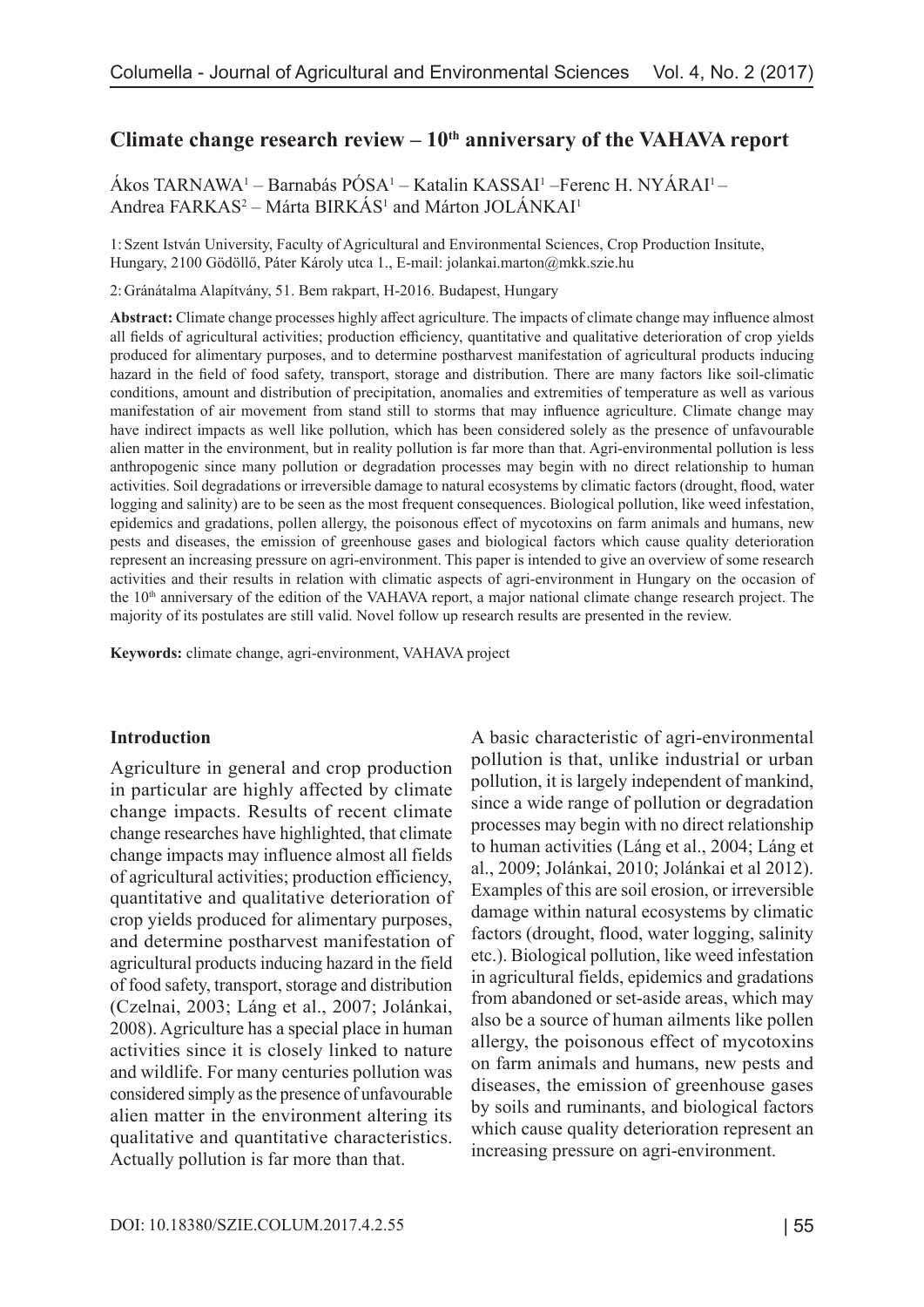| Annual precipitation             | 580 mm                      |
|----------------------------------|-----------------------------|
| Annual mean temperature          | $11 \text{ °C}$             |
| Altitude                         | 78-1014 m                   |
| Heat amount in vegetation period | 1280-1465 °C                |
| Dry matter production            | 8.3-17.6 t/ha/year          |
| Photosynthetic active radiation  | 1518-1612 MJ/m <sup>2</sup> |
| Annual snow coverage             | 41 days/year                |

*Table* 1. Main climatic characteristics of Hungary, Source: KLIMAKKT, 2008

The problems of any of the above are manifold:

- High variability of yield performance in accordance with weather extremities.
- Economic losses in agricultural and food production.
- Quantitative and qualitative deterioration of food and feed products.
- Lack of sustainable long term vertical and horizontal technology structures.
- Limited chances for forecast and prevention, as well as for technological implementation.
- Environmental hazards affecting agroecology as a whole.

In case of Hungary, two facts can be observed in the Carpathian basin (Harnos and Csete, 2008; Várallyay, 2011). In first place, the ascending levels of temperature rise, with a magnitude of 1o C during the past century. The other is the decreasing trend-line of annual precipitation according to what during one century 83 mm rainfall has disappeared. Hungary is a country in the centre of Europe in the Carpathian basin with a most peculiar geographic location regarding the possible impacts of any sort of climatic changes

due to the physical environment and the high ratio of agri-ecosystems of the country (*Fig* 2; WWF, 2010). The climate of the region has always been highly variable (*Table* 1; UN, 2011, *Fig* 3).

Expert teams of various fields of agriculture have been working within the framework of three major projects between 2003 and 2010: the national VAHAVA and the KLIMAKKT projects, and the European ADAM project. From 2012 a new national climate research network has been established; AGRÁRKLÍMA and its succession the AGRÁRKLÍMA-2. The main task of these research projects was to study climate change impacts and possible responses in the respective fields. The working hypotheses of the projects were based on international surveys as follows:

- The warming of the climate will be stronger in the Carpathian Basin;

- We may expect the decreasing of annual average precipitation;

- The number and intensity of extreme weather events will be increasing.

- Adaptation strategies need to be supported by decision making based on reliable nationwide scientific research results.

The hypotheses of the VAHAVA project have been approved by recent results with one exception concerning the precipitation scenarios (EEA 2017).

# **Climate change research results**

The VAHAVA report was edited in 2007 and 2010 with auxiliary follow up research results.



*Figure* 2. Geographic location and land use distribution of Hungary, Source Jolánkai, 2008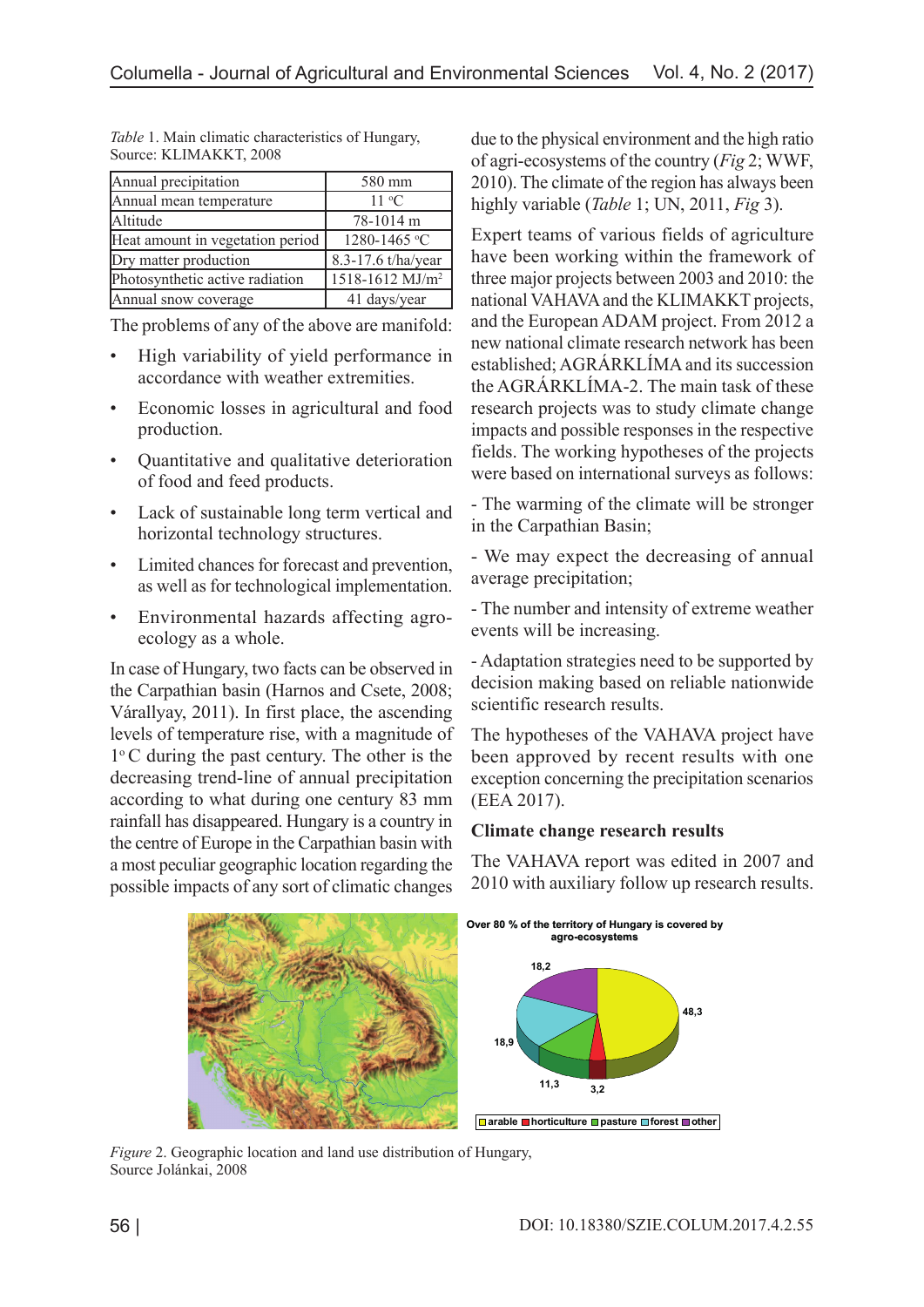

The ADAM report and the KLIMAKKT report were both published in 2008. The result of expert teams' work was summarized in these volumes. The following passages present a digest of the respective reports' agri-environmental postulates (Láng et al., 2007; ADAM, 2008; KLIMAKKT, 2008; Harnos and Csete, 2008; VAHAVA, 2010; Jolánkai et al 2013; Bidló et al 2014; Mátyás 2016). *Figure* 1. Changes in temperature and precipitation by RCP model scenarios. Source: EEA, 2017

**The VAHAVA results' postulates** (Láng et al 2007, Láng et al 2009, VAHAVA 2010)

Climate change impacts in crop production can be prevented or reduced by the following measures. Water preserving soil tillage that may contribute to storage of higher amounts of annual precipitation. Increment of irrigation. Novel crop production technologies, breeding and use of drought tolerant crop varieties. Establishment of appropriate cropping structures and crop rotations.

Water supply of crop production involves three major sources; annual precipitation in rainfed cropping depending on the amount and distribution as well as the preservation and storage of that; irrigated cropping where rainfall is considered as additional or modifying means of water supply only; and flood irrigation systems that are mainly independent from precipitation

impacts. In favour of preventing harmful climate change impacts the two latter cropping systems should be given priority in the future.

Climate change impacts may have an influence on the trends of temperature as well as on the vegetation period of various field crops. Ascending levels of temperature induce alterations in the physiological requirements of heat amount. This may result in a change of duration of crop variety vegetation periods, and also, there is a chance for alterations in yielding ability, winter hardiness, phenological phases etc.

Warming and drying may have an effect on plant nutrition. In general there is scientific evidence that high levels of mineral fertilization may counteract the harmful effects of drought. In particular there are several crop species that may respond with yield declines in case of permanent drought. Abundant nutrient supply may result in higher concentrations that may be less beneficial to crop performance. Optimal soil conditions are required for better crop plant development.

Abiotic stress resistance of wheat varieties is a major issue in Hungary. The major task of plant breeding is to provide high yielding wheat varieties of marketable quality that are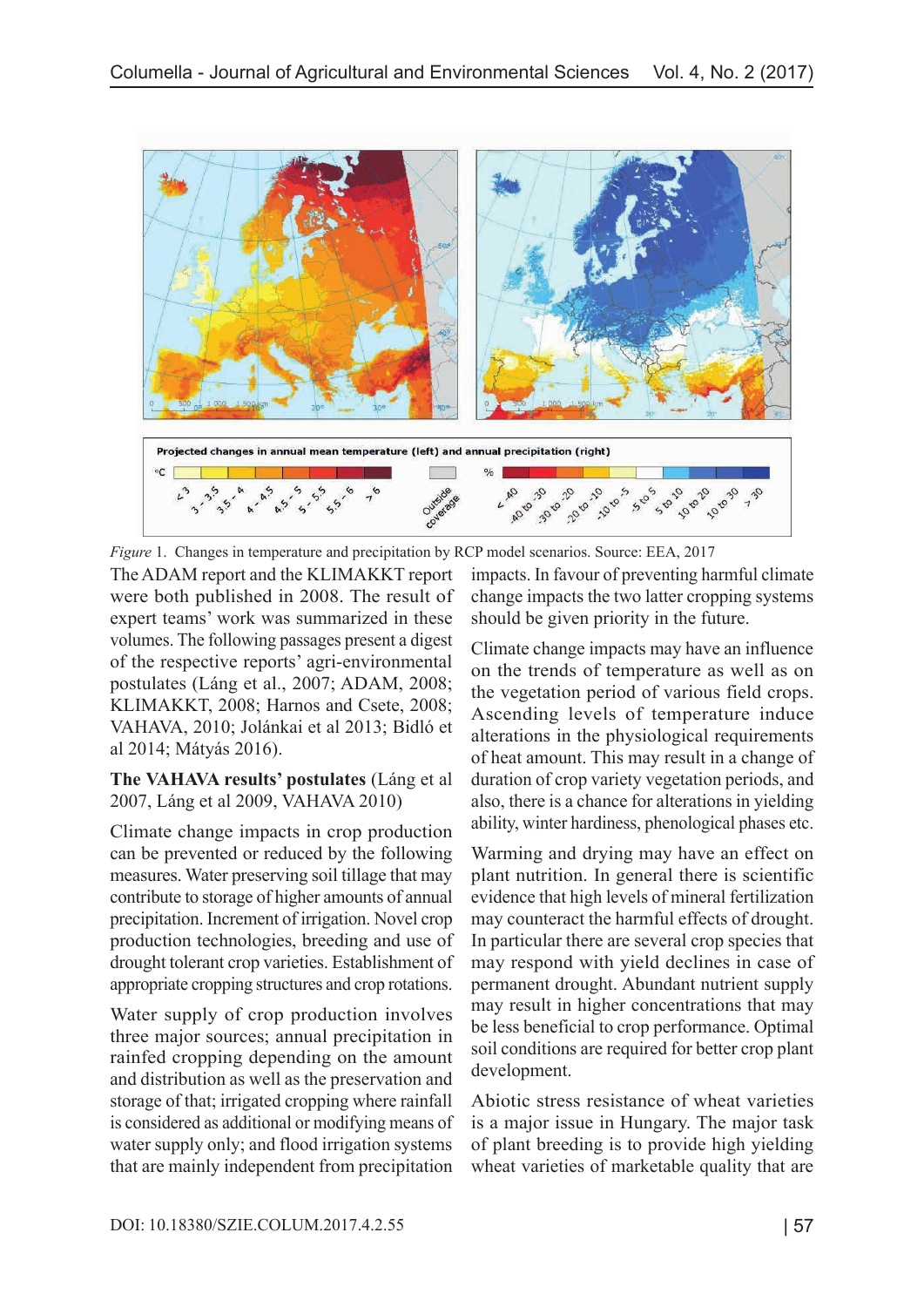

*Figure* 3. Correlation between the annual mean temperature and the duration of warm periods  $(>10^{\circ}C)$ , Source VAHAVA, 2010

less susceptible to climate change impacts. Any variety has to meet a threefold demand: grain quality, quantity and yield stability.

Seed production is a field where climate change impacts may have both positive and negative effects. Arid conditions and weather extremities may risk the results of seed production and processing. On the other hand climate change may contribute to favourable conditions that may be essential for producing seed of new species and varieties.

Agricultural mechanization is also facing new challenges induced by climate change. Such are: Technology improvements (water preserving tillage technologies); combined or reduced number of field operations (to prevent or lessen unfavourable soil conditions); more quick, flexible and efficient machinery; security equipment (installation of special machinery for emergency uses only); propagation of tram line production systems; use of adapted machinery.

Agricultural mechanization may have a major role in mitigation processes, like  $\mathrm{CO}_2$  emission control and carbon sequestration. Specific tillage technologies, mulching and appropriate stubble operations may contribute to a better soil water budget.

Plant protection is highly affected by climate change. There is an invasion of new plant

diseases, insect pests and weed species. To counteract the harmful effects improved methods of prevention, defence and remediation are needed. The major fields of that are as follows: comprehensive and efficient forecasting systems, extension services, integrated pest management, application of high tech implements, site specific precision methods. Genetic resistance and/or tolerance of crop plants has to be improved by breeding. Means of biological control has to be studied and applied.

A most specific field of agriculture is the grassland and pasture management. In Hungary over 1.1 million hectares of grasslands are exposed to climate change impacts, but on the other hand provide new adaptation chances for agriculture and for the country as a whole.

## **Specific climate change research statements**

In relation with the climate change research results of indirect processes statements have been formulated during the work of the VAHAVA project and its follow up research activities.

*Water scarcity and drought* represent physiological water stress causing irreversible changes in live structures (Láng et al, 2007; Láng et al 2009). The genetic type of soils provides less information in comparison with water management categories. From among water management categories infiltration rate and water retention are the most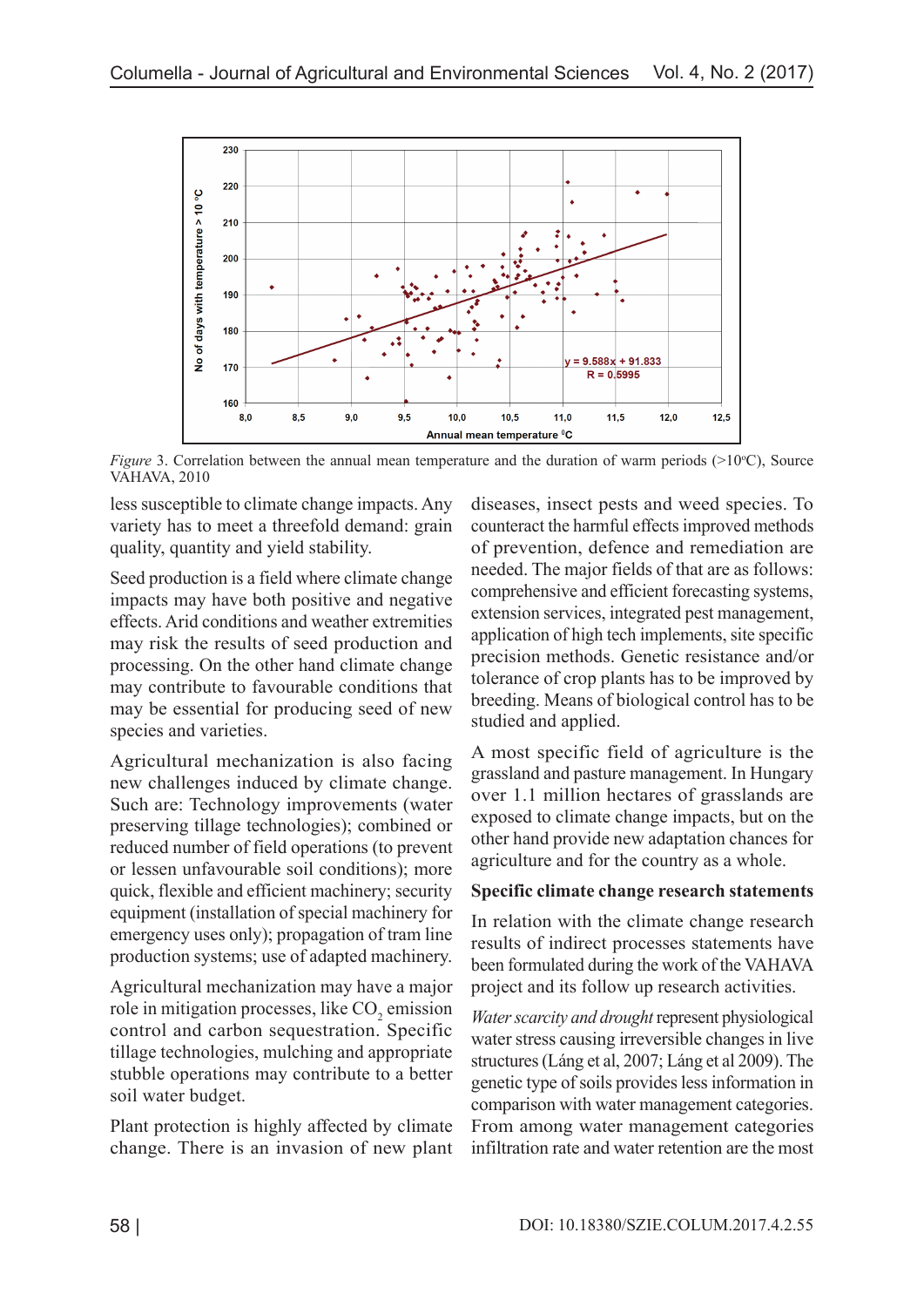

*Figure* 4. Annual changes in soil moisture content at two locations, Source VAHAVA, 2007

influential properties, however their impact may be modified by permeability, hydraulic conductivity and field capacity properties of the given soil (*Fig* 4). The depth of groundwater is a most influential factor in drought assessment of an agricultural region however its relation with drought indices is highly affected by the water management properties of the very soil. Various drought indices are applied to identify these processes regarding aridity and water scarcity conditions of an agro-ecological site (Pálfai, 2010, Jolánkai et al 2016).

*Excesswater* in ecosystems according to the amount and/or uneven distribution of atmospheric precipitation may result in floods, water logging and various sorts of physiological stresses (Jolánkai, 2008; UN, 2011). The consequences of temporary, long term and permanent presence of excess water in an agri-environmental ecosystem are physical and chemical deterioration of soils as well as direct and indirect degradation processes like water and wind erosion (Várallyay, 2009; Várallyay, 2011).

*Soil degradation* is usually a complex process in which several features can be recognized that contribute to unfavourable changes in soil processes and soil properties; loss or decrease in soil fertility and productive capacity; limitations in normal soil functions; and/or serious environmental deterioration (WWF, 2010; UN, 2011). Soil degradation may be the result of natural factors and/or human activities. Climate change may lead to increasing temperature with heterogeneous spatial and temporal distribution. These changes are reflected in changes of vegetation and land use patterns with considerable impacts on soil formation processes, the moisture regime and soil degradation processes (Lal et al., 1994; Lawlor, 2002; Várallyay, 2011).

*Land use and soil tillage* manifest in a basic agronomic technological process which has a direct influence on the efficiency of crop production. The methods and tools used for soil tillage induce various agro-ecological and soil degradation problems (Birkás et al., 2006). Soil compaction, water and wind erosion and alterations in physical and textural characteristics can be considered as special manifestations of pollution processes. Soil properties depend greatly on land use practices. Alleviation and remediation are complex tasks involved in soil tillage (Birkás et al., 2008). The basic attribute of modern food technologies during processing, storage and transport is of *food safety*. The foods must be protected from microbiological, physical chemical pollution and oxidative deterioration until they are consumed. Some constituents of food are exposed to environmental contaminants. Certain environmental conditions, during improper processing, storage and transport, could facilitate the formation (fermentation) of a wide range of mycotoxins (Láng et al., 2004, Eser et al 2017).

*Pests and diseases.* Weeds increase the yield loss in the dry periods caused by the global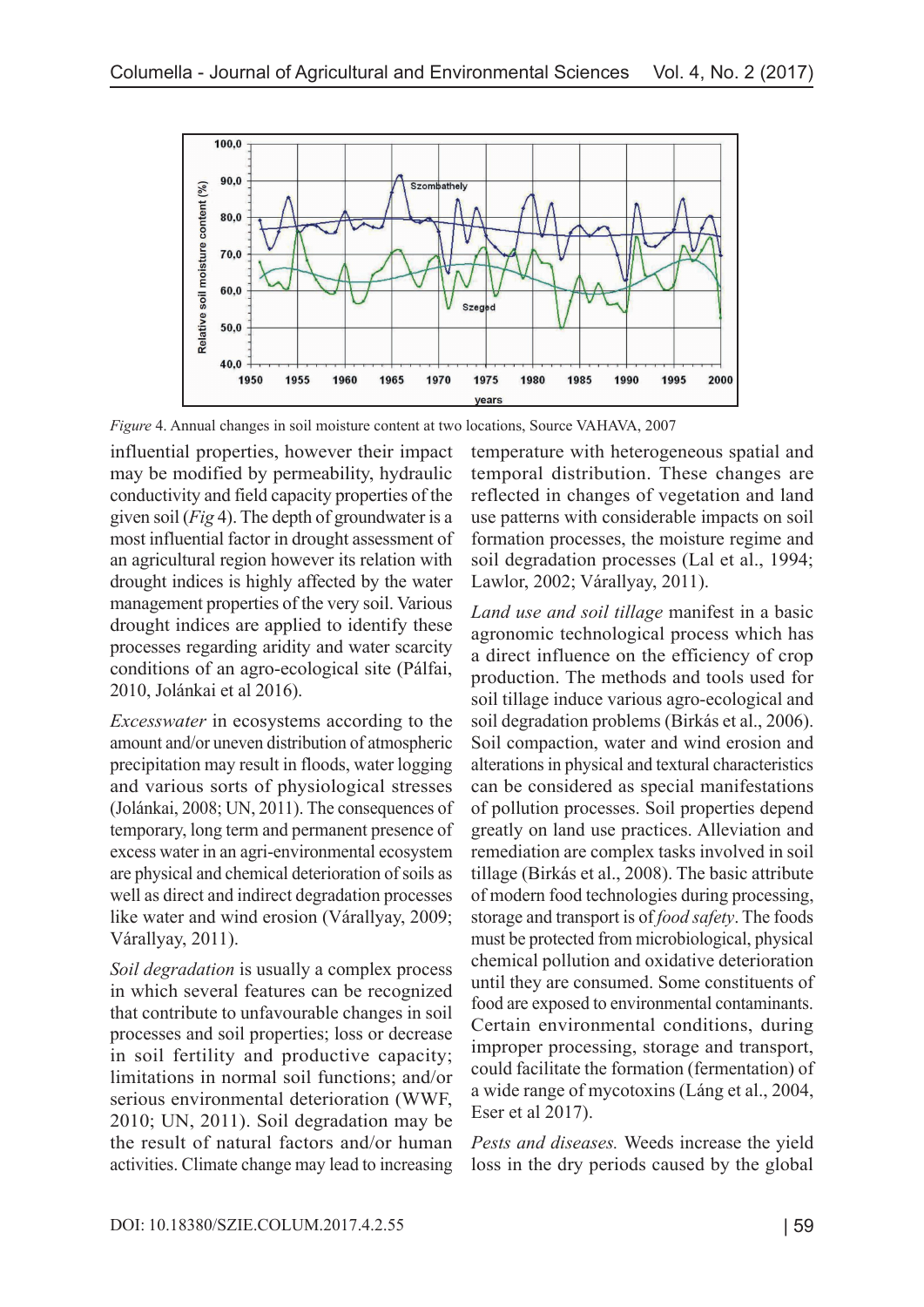

climate change (Solymosi, 2005). Eight of the ten most important weeds in the Carpathian basin have  $C_4$ -type photosynthesis. These species (*Amaranthus* spp., *Sorghum halepense*, *Echinochloa crus-galli*, *Panicum* spp., *Cynodon dactylon*, *Portulaca oleracea*, etc.) are capable of effective photosynthesis and water utilisation even in high temperature and dryness, when the stomata are closed (Czimber, 2004). The spread of western corn rootworm (*Diabrotica virgifera virgifera*) is much influenced by climatic conditions. This insect was brought to Europe during the Yugoslav war in 1992 to the Belgrade airport from where huge tracts of Eastern Europe were then occupied (*Fig* 5). The very unusual year of 1999 when spring drought was followed by moist summer allowed a 150 km distance migration (Kiss and Edwards, 2002; Jolánkai et al. 2015). *Figure* 5. Spread of *Diabrotica virgifera* in Europe, Source Kiss and Edwards, 2002

Alterations in climate are likely to have considerable impacts on most or all *ecosystems*. The distribution patterns of many species and communities are determined to a large part by climatic parameters; however, the responses to changes in these parameters are rarely simple (Tuba et al., 2004). Ecotones are transition areas between adjacent but different environments: habitats, ecosystems, landscapes, biomes or eco-climatic regions. Climate change due to excessive environmental pollution is expected to exacerbate desertification. Reduced precipitation and increased evapotranspiration will change the spatial features of ecotones (e.g. the coalescence of patches, on the one hand, and increased fragmentation on the other. Furthermore, the overexploitation of the vegetation, which is typical in semi-arid drylands (WWF, 2010; UN, 2011) combined with climate change, will further increase habitat loss and hence the loss of biodiversity, ecosystem services and the potential for adaptation. The overall contribution of agriculture to  $CO<sub>2</sub>$  emissions is very low. However, grasslands and especially low input grassland, is believed to act as a sink for carbon dioxide and nitrous oxide (Tilman, 1999), but this cannot be considered as generalised figure. The vegetation of the Carpathian basin suffers from precipitation anomalies, rather than temperature changes (Czimber, 2004). Finally, since there is no chance to give any summary or plausible forecast regarding the direct and indirect problems emerging from climate change phenomena, there is only one hint we may accept: "avoiding the unmanageable, managing the unavoidable" as it has been stated by John Schellnhuber, a spiritual father of European climate change research (ADAM, 2008).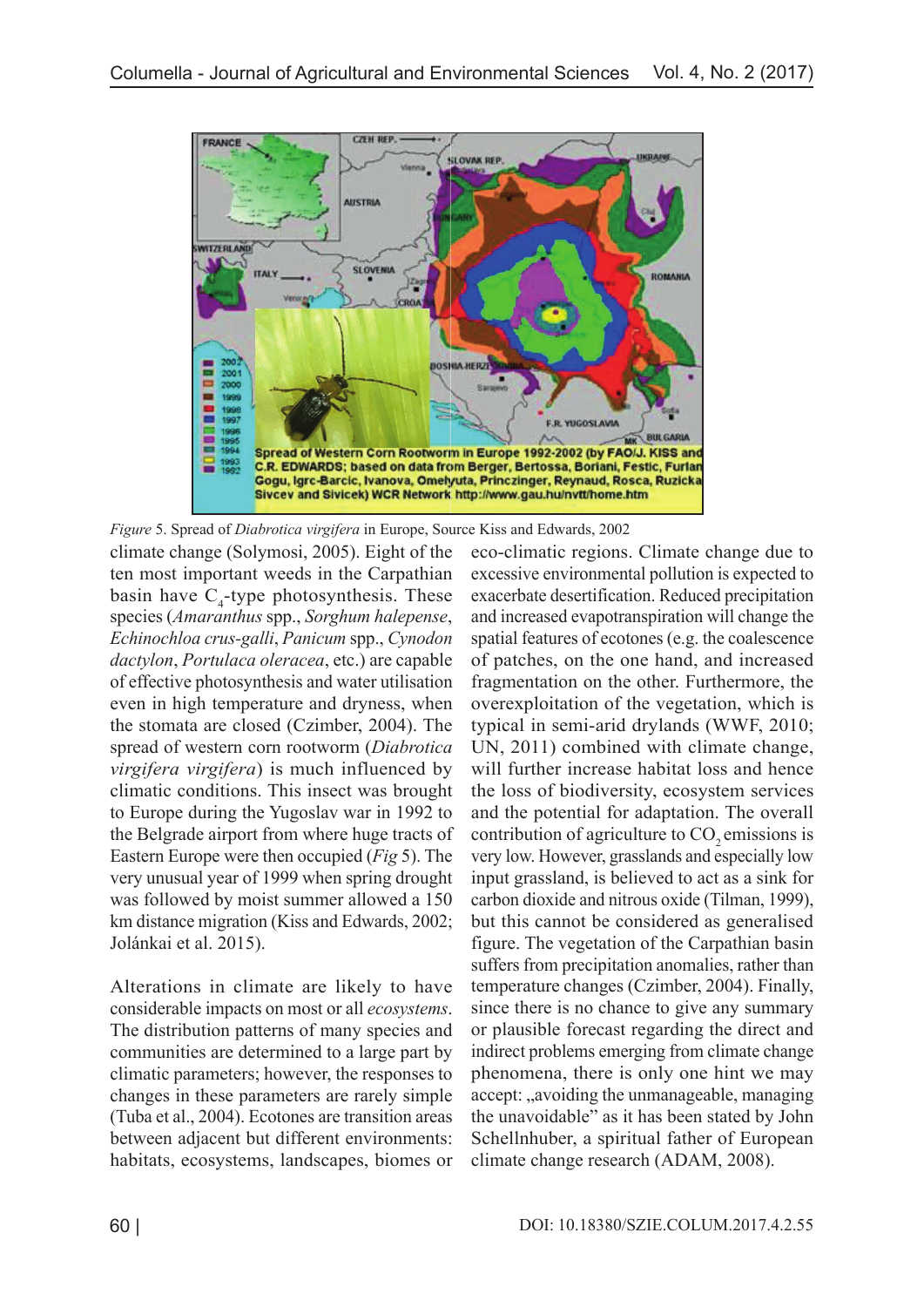

*Figure* 6. The VAHAVA Report (first Hungarian edition), Source Szaktudás Kiadó Ház 2007

### **Literature**

ADAM (2008): ADAM Project Final Report. [www.adamproject.eu](http://www.adamproject.eu)

- Bidló A. Király A. Mátyás Cs /Eds/ (2014): Agrárklíma: az előrevetített klímaváltozás hatáselemzése és az alkalmazkodás lehetőségei az erdészeti- és agrárszektorban. ("Agrárklíma": impact analysis of climate change forecast and adaptation chances in the field of forestry and agriculture) Sopron, Nyugat-magyarországi Egyetem Kiadó
- Birkás M. Dexter, A. R. Kalmár, T. Bottlik, L. (2006): Soil quality soil condition production stability. Cereal Research Communications. 34. 1. Suppl. 135-138 pp
- Birkás, M. Antos, G. Neményi, M. Szemők A. (2008): Environmentally-sound adaptable tillage. Akadémiai Kiadó, Budapest
- Czelnai R. (2003): Klímaváltozás: IPCC konszenzus hazai feladatok. (Climate change: IPCC consensus national tasks) AGRO-21, 2003.32. 3-10 pp
- Czimber G. (2004): Weed infestation of agricultural areas. In: Pollution processes. Eds. Láng I. et al. Akaprint Publishers. 163-177.
- EEA (2017): European Environmental Agency. Data and maps. Indicators. [https://www.eea.europa.eu/data-and](https://www.eea.europa.eu/data-and-maps/indicators/global-and-european-temperature-4/assessment)[maps/indicators/global-and-european-temperature-4/assessment](https://www.eea.europa.eu/data-and-maps/indicators/global-and-european-temperature-4/assessment)
- Eser A. Kassai M.K. Tarnawa Á. Nyárai H.F. Jolánkai M. (2017): Impact of crop year and nitrogen topdressing on the quantity and quality of wheat yield . Columella 4.1. Suppl. 157-162 pp.
- Harnos Zs. Csete L. /Eds./ (2008): Klímaváltozás: környezet-kockázat-társadalom. (Climate change: Environment-Risk-Society). Szaktudás Kiadó Ház, Budapest.
- Jolánkai M. Balla I. Pósa B. Tarnawa Á. Birkás M. (2013): Annual precipitation impacts on the quantity and quality of wheat and maize yield. Acta Hydrologica Slovaca. 14. 2. 446-450 pp
- Jolánkai M. Szentpétery Zs. Tarnawa Á. Ambrus A. Kassai M.K. (2015): Evaluation of climate change impact by biological indicator. Acta Hydrologica Slovaca. 16. 2. 218-223 pp.